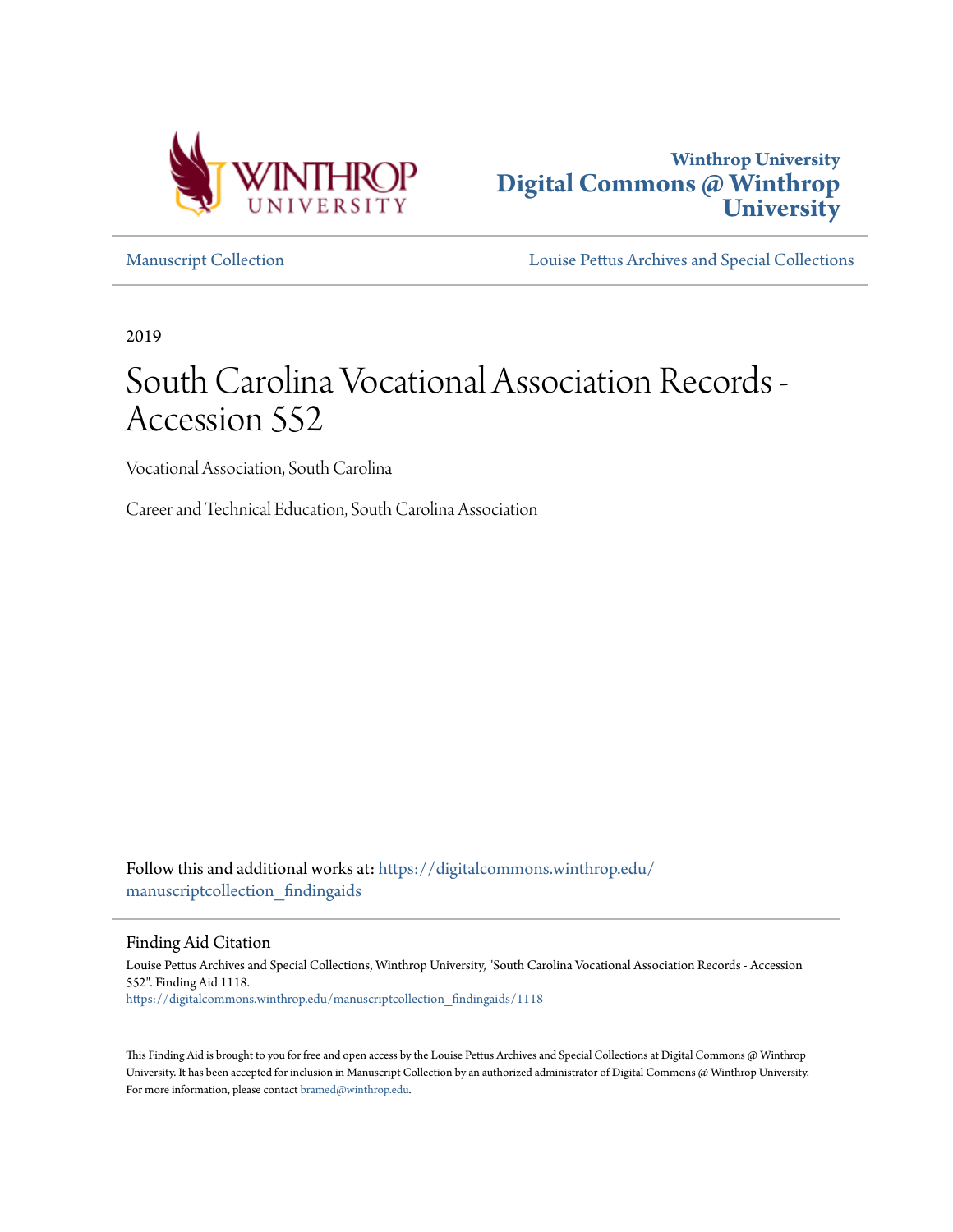## **WINTHROP UNIVERSITY LOUISE PETTUS ARCHIVES & SPECIAL COLLECTIONS**

## **MANUSCRIPT COLLECTION**

## **ACCESSION 552**

## **SOUTH CAROLINA VOCATIONAL ASSOCIATION RECORDS**

1980-1984

2 boxes, 15 folders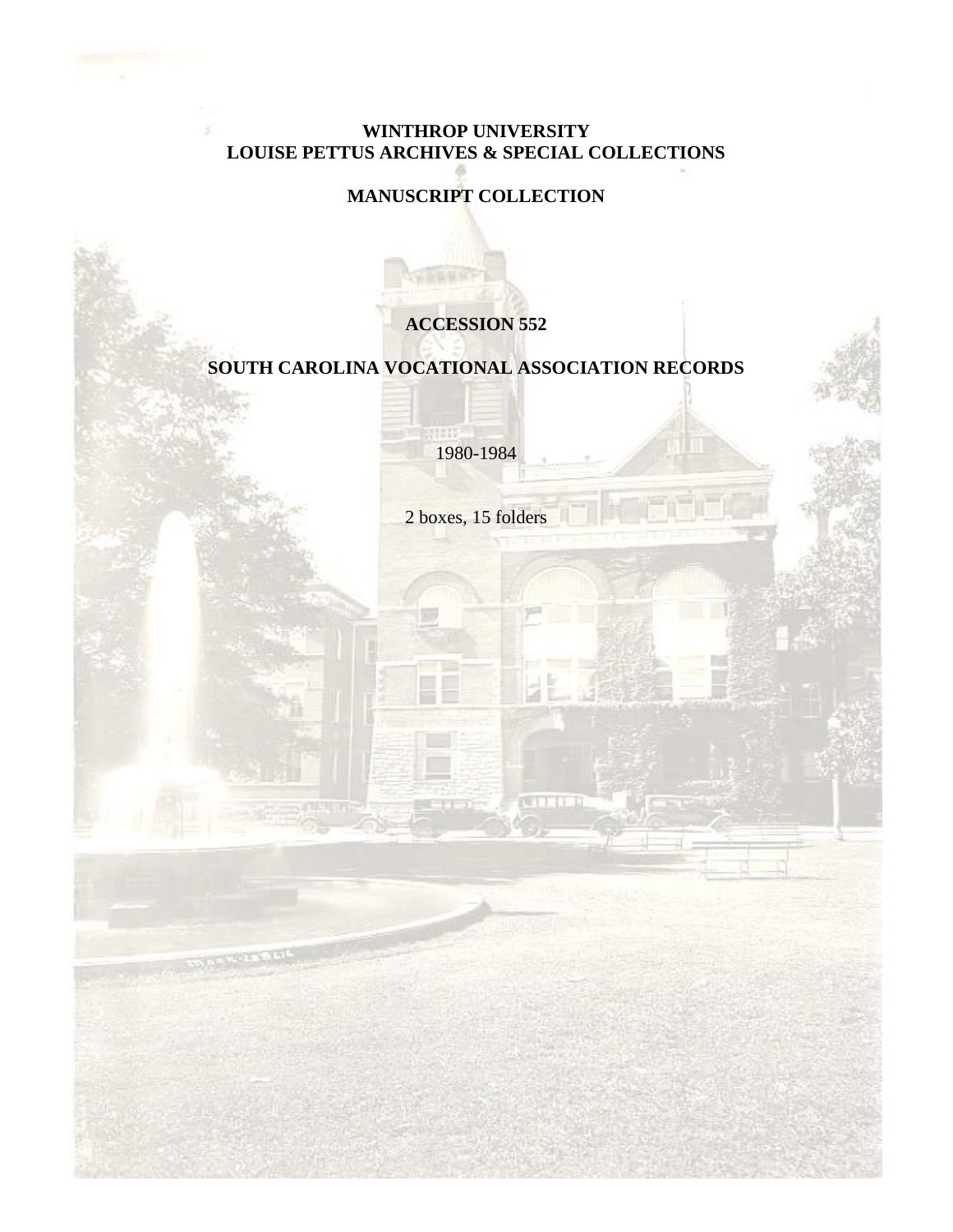#### **WINTHROP UNIVERSITY LOUISE PETTUS ARCHIVES AND SPECIAL COLLECTIONS**

#### **MANUSCRIPT COLLECTION**

ADDITIONS: \_\_\_, \_\_, \_\_\_, \_\_\_ DATE: May 9, 2001

ACC. NO.: **552** PROCESSED BY: Derek Gee NO. OF SECTIONS: 2

#### **SOUTH CAROLINA VOCATIONAL ASSOCIATION RECORDS**

**I**

The South Carolina Vocational Association Records were deposited with the Louise Pettus Archives and Special Collections on January 11, 1984 by Sam Greer.

> Linear feet of shelf space occupied: .50 Approximate number of pieces included: 1000

Restrictions: Open to researchers under the rules and regulations of the Louise Pettus Archives & Special Collections at Winthrop University.

Literary Rights: For information concerning literary rights please contact the Louise Pettus Archives & Special Collections at Winthrop University.

Scope and Content Note: **The South Carolina Vocational Association, Inc. was initially formed in 1974 to: "1. To establish and maintain active leadership in initiating, extending, improving, and promoting vocational education; 2. To serve as a unifying agency for all personnel in vocational education; 3. To advance the ideals and standards of vocational education; 4. To act as a central agency to help keep the people of the state clearly and reliably informed of the purposes, needs, and accomplishments of vocational education in the state; 5. To provide an opportunity for discussion of all questions involved in vocational education; 6. To be vital and integral part of the American Vocational Association (AVA) and to help plan, develop, and implement its program of work." The South Carolina Vocational Association, Inc. was later renamed the South Carolina Association of Career and Technical Education.** 

**The South Carolina Vocational Association Records consist of correspondence, minutes, bylaws, reports, and memoranda relating to annual conferences, awards, administrators of the organization, and its activities. Subjects include the annual summer conferences from 1981-1984, minutes and agenda of business meetings during this same time, other South Carolina Vocational Association (SCVA) advertised events, as well as original resumes and correspondence for the 1981 director position.**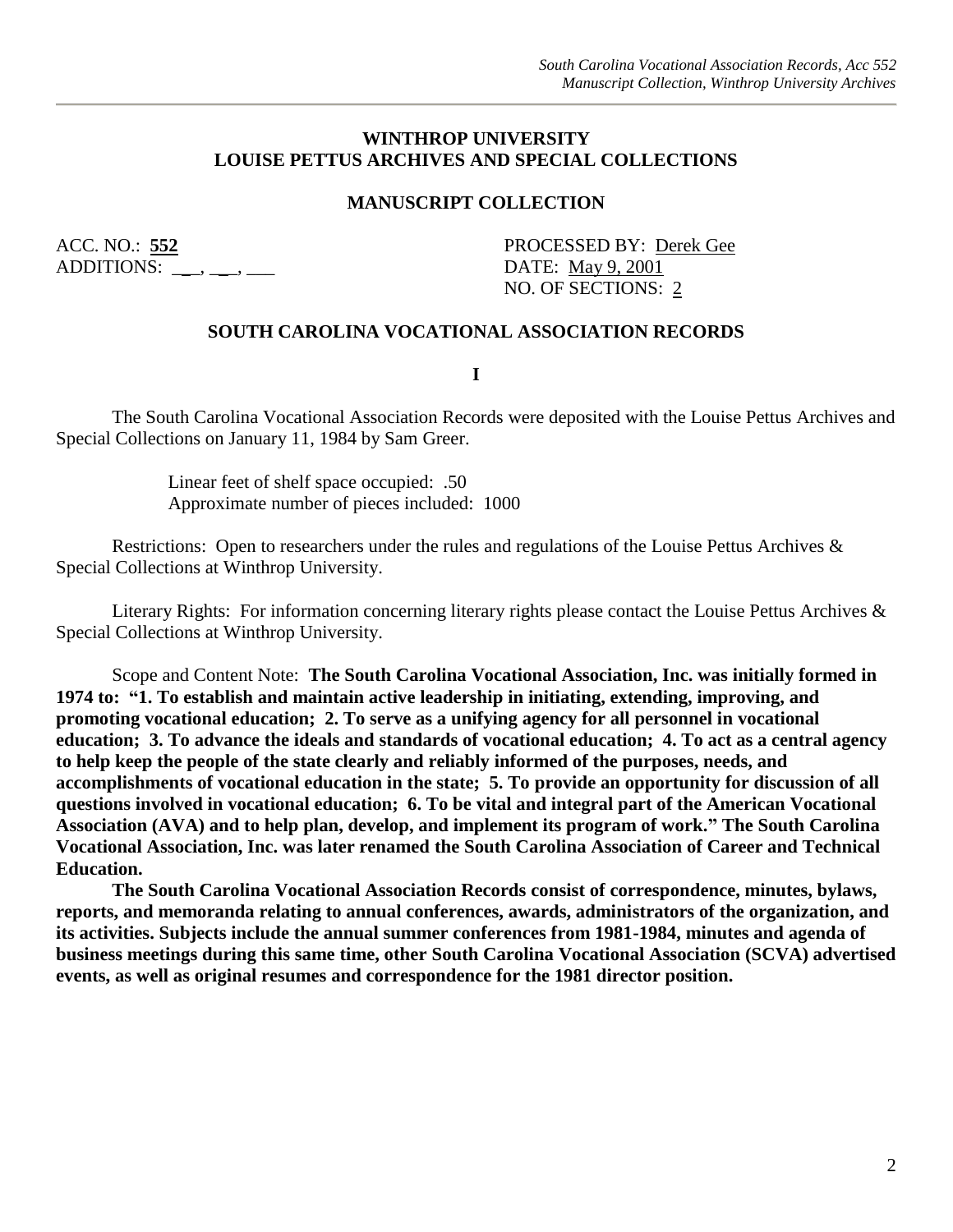## **II**

## **DESCRIPTION OF SERIES**

| <b>Box(es)</b> Folder(s) |                |               | <b>Series</b>                                                                                                                                                                                                              | $Year(s)$ |
|--------------------------|----------------|---------------|----------------------------------------------------------------------------------------------------------------------------------------------------------------------------------------------------------------------------|-----------|
| $\mathbf{1}$             | $\mathbf{1}$   |               | PROGRAM OF WORK<br>Includes objectives, strategies, and goals for the company and what is<br>expected of everyone involved. Arranged chronologically.                                                                      | 1980-1984 |
| $\mathbf{1}$             | $\overline{2}$ | <b>BYLAWS</b> | Includes recommendations of proposed bylaws as read at the February<br>12, 1983 Board of Directors meeting. Arranged chronologically.                                                                                      | 1983      |
| $\mathbf{1}$             | 3              |               | <b>MEMBERSHIP INFORMATION</b><br>Includes statistics for the different American Vocational Association<br>(AVA) divisions as well as the different regions. Arranged<br>chronologically.                                   | 1981-1983 |
| 1                        | $\overline{4}$ |               | ORIGINAL RESUMES FOR EXECUTIVE DIRECTOR<br>Includes requirements for the position, as well as the proceedings of<br>the selection committee in obtaining the candidate and rejection letters.<br>Arranged chronologically. | 1981      |
| 1                        | 5              |               | <b>CORRESPONDENCE</b><br>Includes all other surviving correspondence of the SCVA and its<br>associates. Arranged chronologically.                                                                                          | 1981-1982 |
| 1                        | 6              |               | <b>ANNUAL MEETING</b><br>Includes directory of those on company payroll and the agenda for the<br>annual meeting. Arranged chronologically.                                                                                | 1981-1982 |
| $\mathbf{1}$             | $\tau$         |               | <b>AGENDA AND MINUTES</b><br>Includes a more thorough report on finances and proceedings.<br>Arranged chronologically.                                                                                                     | 1981-1982 |
|                          | 8              |               | <b>BOARD MEETINGS</b><br>Includes minutes, agendas, and correspondence of the board meetings.<br>Arranged chronologically.                                                                                                 | 1981-1982 |
| 2                        | 9              |               | <b>FINANCIAL REPORTS</b><br>Includes all expenditures for the South Carolina Vocational<br>Association from 1981-1983. Arranged chronologically.                                                                           | 1981-1983 |
| $\overline{2}$           | $10 - 11$      |               | SUMMER CONFERENCE RECORDS<br>This series consists of advertisements, invitations, applications, and<br>South Carolina Vocational Association.                                                                              | 1982-1983 |